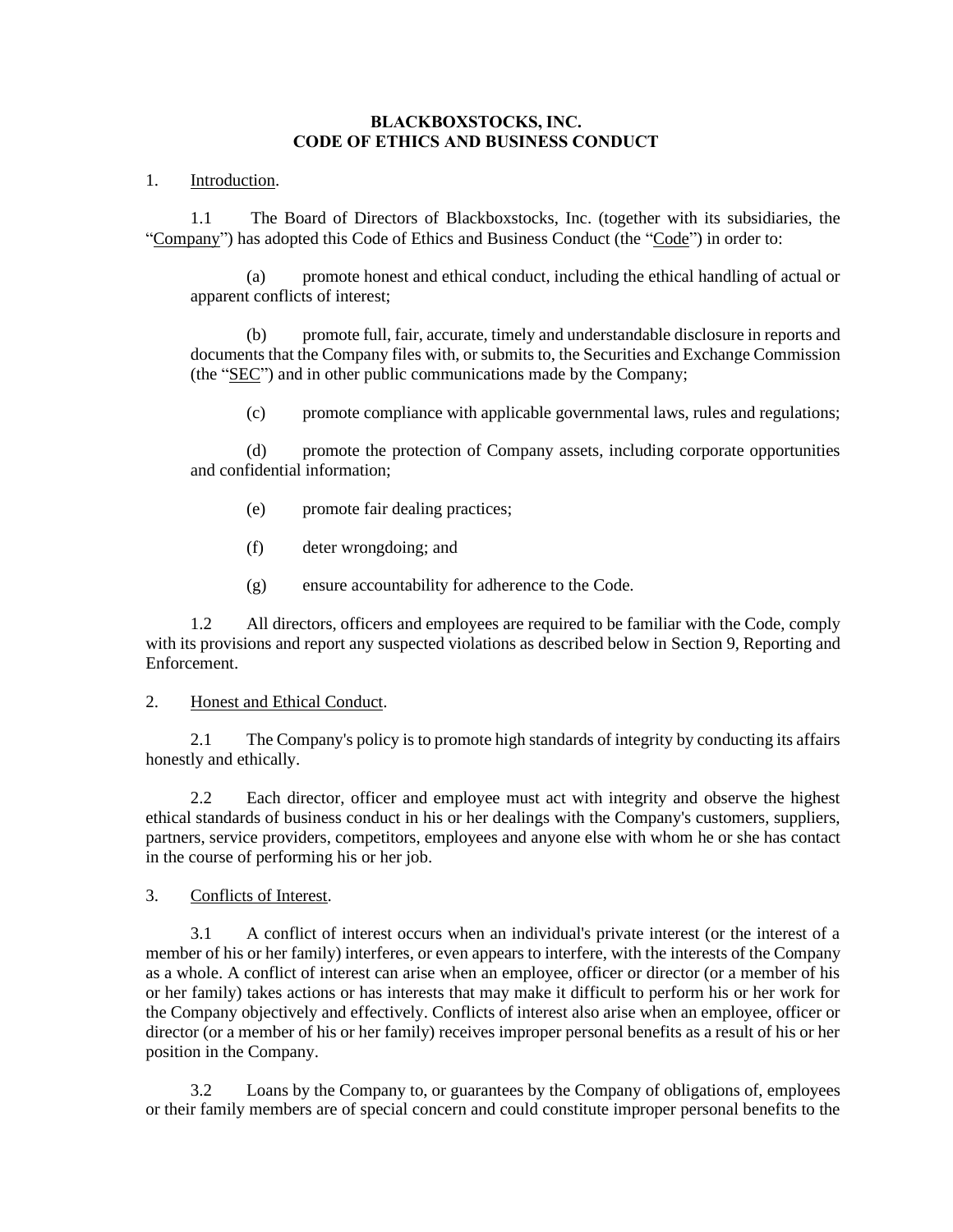recipients of such loans or guarantees, depending on the facts and circumstances. Loans by the Company to, or guarantees by the Company of obligations of, any director or executive officer or their family members are expressly prohibited.

3.3 Whether or not a conflict of interest exists or will exist can be unclear. Conflicts of interest should be avoided unless specifically authorized as described in Section 3.4.

3.4 Persons other than directors and executive officers who have questions about a potential conflict of interest or who become aware of an actual or potential conflict should discuss the matter with, and seek a determination and prior authorization or approval from, their supervisor or the Chief Executive Officer, or another person designated as the Company's "Compliance Officer" by the Chief Executive Officer. A supervisor may not authorize or approve conflict of interest matters or make determinations as to whether a problematic conflict of interest exists without first providing the Compliance Officer with a written description of the activity and seeking the Compliance Officer's written approval. If the supervisor is themself involved in the potential or actual conflict, the matter should instead be discussed directly with the Compliance Officer.

Directors and executive officers must seek determinations and prior authorizations or approvals of potential conflicts of interest exclusively from the Audit Committee.

4. Compliance.

4.1 Employees, officers and directors should comply, both in letter and spirit, with all applicable laws, rules and regulations in the cities, states and countries in which the Company operates.

4.2 Although not all employees, officers and directors are expected to know the details of all applicable laws, rules and regulations, it is important to know enough to determine when to seek advice from appropriate personnel. Questions about compliance should be addressed to the Compliance Officer.

4.3 No director, officer or employee may purchase or sell any Company securities while in possession of material nonpublic information regarding the Company, nor may any director, officer or employee purchase or sell another company's securities while in possession of material nonpublic information regarding that company. It is against Company policies and illegal for any director, officer or employee to use material nonpublic information regarding the Company or any other company to:

(a) obtain profit for himself or herself; or

(b) directly or indirectly "tip" others who might make an investment decision on the basis of that information.

# 5. Disclosure and Reporting.

5.1 The Company's periodic reports and other documents filed with the SEC, including all financial statements and other financial information, must comply with applicable federal securities laws and SEC rules.

5.2 Each director, officer and employee who contributes in any way to the preparation or verification of the Company's financial statements and other financial information must ensure that the Company's books, records and accounts are accurately maintained. Each director, officer and employee must cooperate fully with the Company's accounting department, as well as the Company's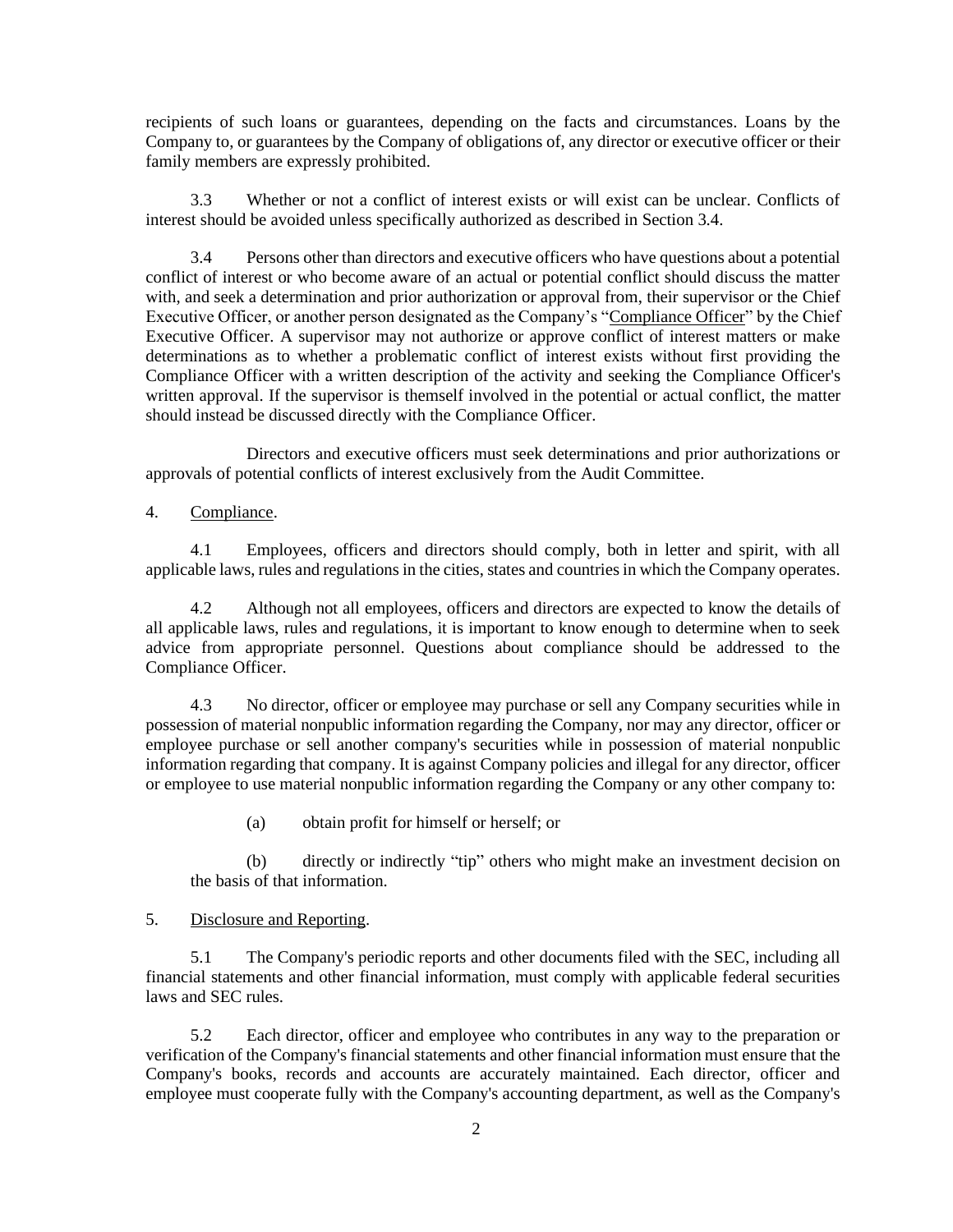independent public accountants and counsel with respect to the preparation and/or audit of financial statements or financial information.

5.3 Each director, officer and employee who is involved in the Company's SEC reporting and disclosure process must:

(a) be familiar with and comply with the Company's disclosure controls and procedures and its internal control over financial reporting; and

(b) take all necessary steps to ensure that all filings with the SEC and all other public communications about the financial and business condition of the Company provide full, fair, accurate, timely and understandable disclosure.

### 6. Protection and Proper Use of Company Assets.

6.1 All directors, officers and employees should protect the Company's assets and ensure their efficient use. Theft, carelessness and waste have a direct impact on the Company's profitability and are prohibited.

6.2 All Company assets should be used only for legitimate business purposes, though incidental personal use may be permitted. Any suspected incident of fraud or theft should be reported for investigation immediately.

6.3 The obligation to protect Company assets includes the Company's proprietary information. Proprietary information includes intellectual property such as trade secrets, patents, trademarks, and copyrights, as well as business and marketing plans, engineering ideas, designs, databases, records and any nonpublic financial data or information. Unauthorized use or distribution of this information is prohibited and could also be illegal and result in civil or criminal penalties.

7. Corporate Opportunities. All directors, officers and employees owe a duty to the Company to advance its interests when the opportunity arises. Directors, officers and employees are prohibited from taking for themselves personally (or for the benefit of friends or family members) opportunities that are discovered through the use of Company assets, property, information or position. Directors, officers and employees may not use Company assets, property, information or position for personal gain (including gain of friends or family members). In addition, no director, officer or employee may compete with the Company.

8. Confidentiality. Directors, officers and employees should maintain the confidentiality of information entrusted to them by the Company or by its customers, suppliers or partners, except when disclosure is expressly authorized or is required or permitted by law. Confidential information includes all nonpublic information (regardless of its source) that might be of use to the Company's competitors or harmful to the Company or its customers, suppliers or partners if disclosed.

# <span id="page-2-0"></span>9. Reporting and Enforcement.

9.1 Reporting and Investigation of Violations.

(a) Actions prohibited by this Code involving directors or executive officers must be reported to the Audit Committee.